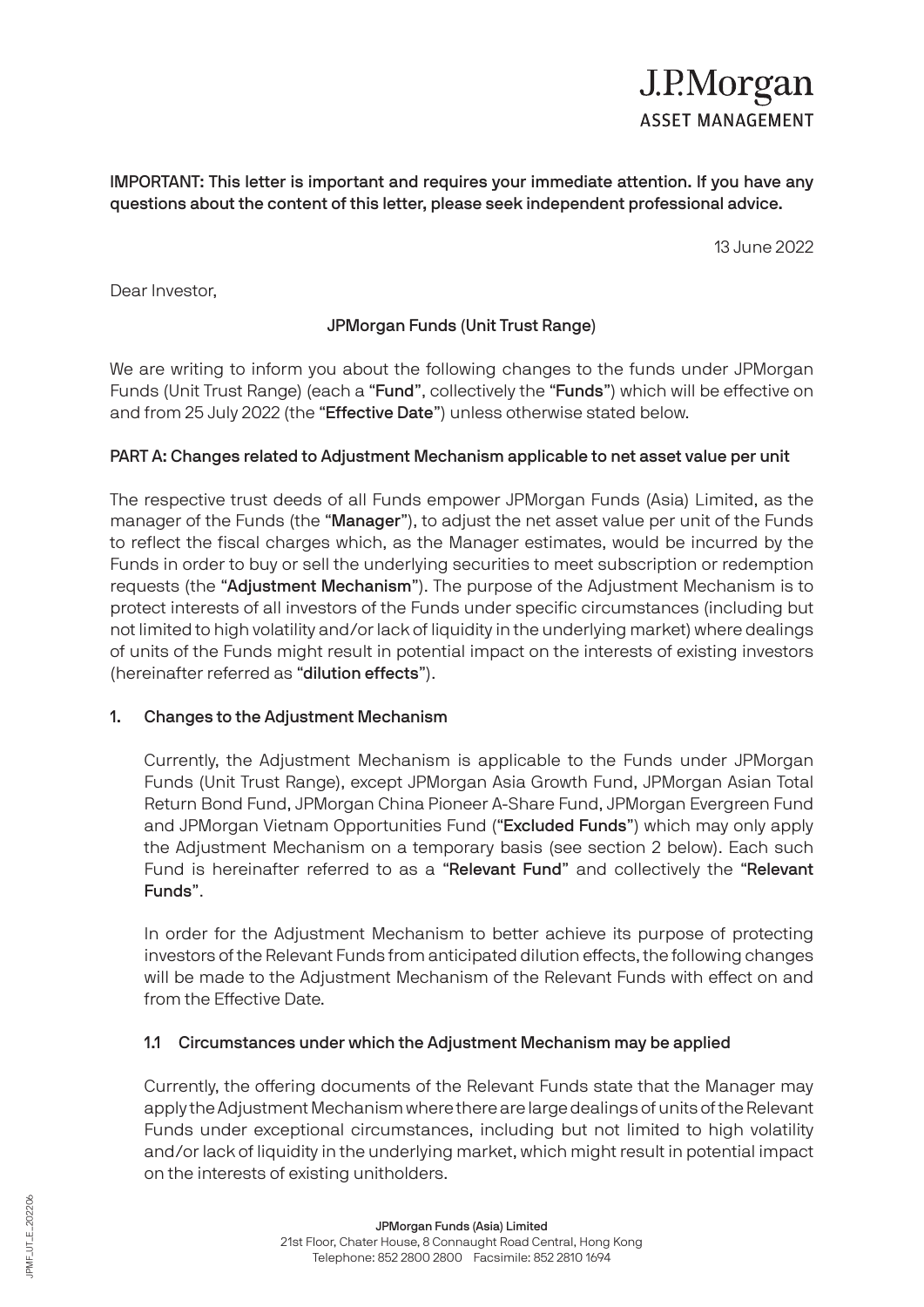From the Effective Date, the offering documents of the Relevant Funds will be amended to provide that the Manager may make swing pricing adjustments when the net capital flow of a Relevant Fund exceeds the threshold pre-determined by the Manager from time to time and if the Manager considers it is in the interests of all unitholders to do so. Such thresholds are determined by the Manager based on a range of factors including but not limited to asset flows of the Relevant Fund and the liquidity in the underlying markets. Examples of circumstances which may cause net capital flow includes net unit dealing due to subscription/redemption requests, fund mergers where there are asset flows into/out of the Relevant Fund, etc. Such amendments will allow the Adjustment Mechanism to be deployed under more circumstances in which there are anticipated dilution effects, which in turn provides better protection to existing unitholders.

# 1.2 Increase in the maximum rate of adjustment

Currently, the offering documents of the Relevant Funds state that the adjustment rate will not exceed 1% of the net asset value per unit of the Relevant Funds/classes of the Relevant Funds except under extreme market conditions.

From the Effective Date, the offering documents will be amended to provide that, under normal market conditions, the adjustment rate will not exceed 2% of the net asset value per unit of the Relevant Funds or classes (in respect of Relevant Funds with different classes); however, it may be significantly higher during extreme market conditions such as periods of high volatility, reduced asset liquidity and market stress. In any event, unless with the approval of the Trustee and the SFC (if required), swing pricing adjustment rate exceeding 2% will only be applied on a temporary basis and will not exceed 5%.

# 1.3 Renaming of the Adjustment Mechanism and clarification of its purpose

The Adjustment Mechanism will be renamed as "swing pricing" (currently referred to as "fiscal charge" in the current offering documents) and it will be clarified in the offering documents of the Relevant Funds that the purpose of the Adjustment Mechanism is to mitigate the anticipated dilution effects caused by purchasing/selling underlying investments (including but not limited to bid-offer spreads and transaction costs such as brokerage, taxes and government charges) when there is net capital flow of a Relevant Fund.

# 2. Introduction of the Adjustment Mechanism to JPMorgan Asia Growth Fund, JPMorgan Asian Total Return Bond Fund, JPMorgan China Pioneer A-Share Fund, JPMorgan Evergreen Fund and JPMorgan Vietnam Opportunities Fund on a permanent basis

In our letter dated 23 April 2020 (the "Letter"), we informed you that, in light of the prevailing market conditions resulting from the impact of the COVID-19 pandemic, the Manager has decided to introduce the Adjustment Mechanism to the Excluded Funds on a temporary basis.

With a view to protect interests of all investors of the Excluded Funds in potential market volatility and exceptional circumstances in the long run, the Manager has decided to allow the Adjustment Mechanism to be applied to the Excluded Funds on a permanent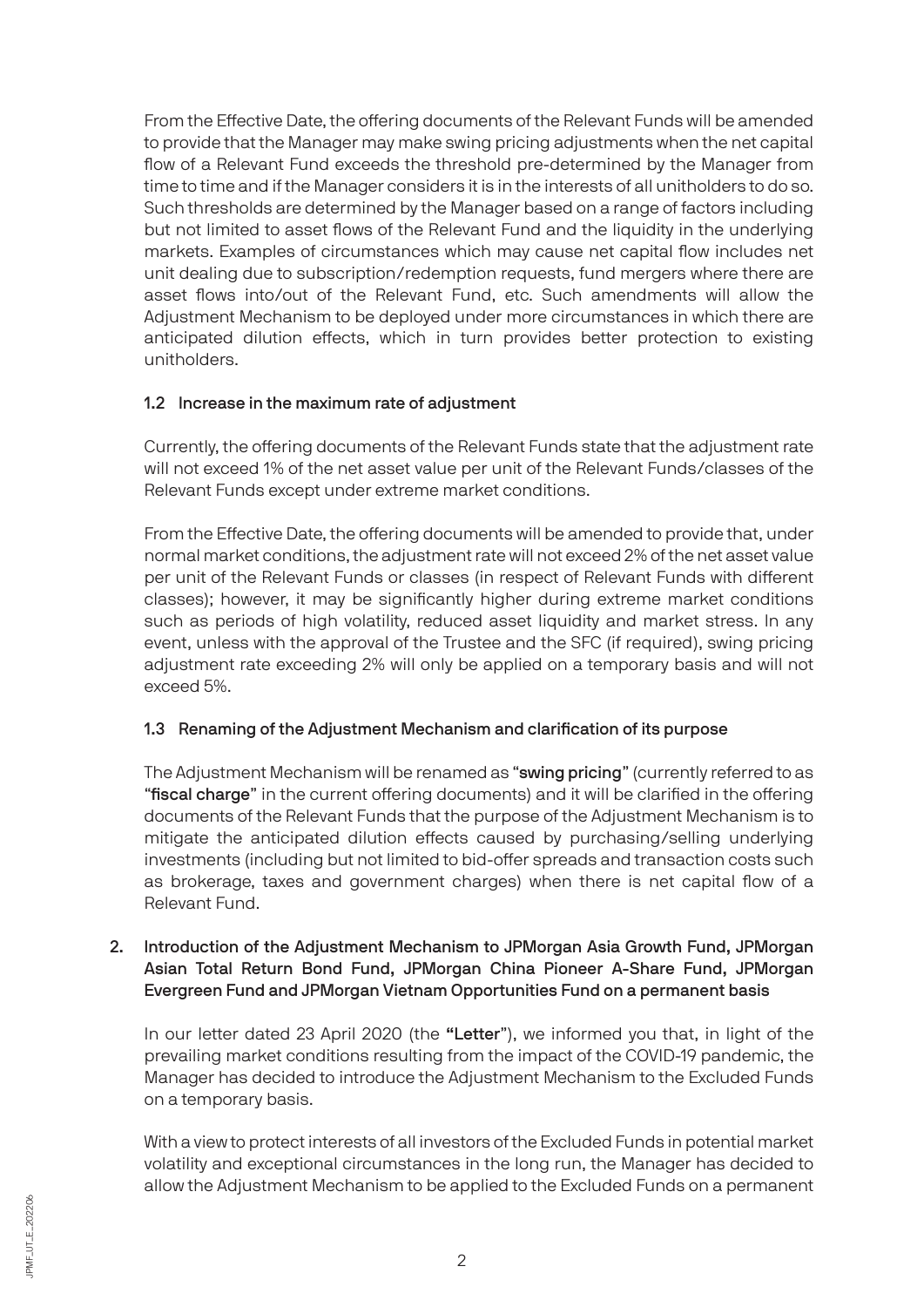basis with effect on and from the Effective Date. The Adjustment Mechanism applicable to the Excluded Funds from the Effective Date will have the same features as the one applicable to the Relevant Funds and will be known as "swing pricing".

The trust deed of each Fund will also be amended by way of an amended and restated trust deed ("Amended and Restated Deed") and the offering documents of the Funds will be amended to reflect the above changes where applicable.

# PART B: Changes related to the payment method of subscription monies, redemption proceeds and distributions

# 1. Changes in relation to the payment method of subscription monies

Currently, investors who subscribe for units of the Funds directly through the Manager<sup>1</sup> shall make payment for subscription of units of the Funds to the Manager by telegraphic/ bank transfer unless otherwise agreed by the Manager. In limited circumstances and with the consent of the Manager, payment may be made by cheque in accordance with the requirements set out in the offering documents of the Funds.

With a view to promote the use of telegraphic/bank transfer, the Manager will no longer accept cheque for payment of subscription monies from the Effective Date.

Please note that applicants are required to pay any bank or other administrative charges arising from telegraphic/bank transfers. The subscription amount should be transferred net of any bank and other administrative charges.

# 2. Changes in relation to the payment method of redemption proceeds and distributions

Currently, redemption proceeds and distributions (if any and not reinvested) of the Funds are paid to unitholders who deal in their units directly through the Manager<sup>1</sup> by telegraphic/bank transfer where the unitholder has provided payment details for this purpose. Where the unitholder has not provided bank payment details or where otherwise agreed with the Manager, subject to the arrangement of the relevant banks, redemption proceeds and distribution payment may be paid by cheque.

With a view to promote the use of telegraphic/bank transfer, the Manager will no longer make payment of redemption proceeds and distributions by cheque from the Effective Date. Where the unitholder has not provided bank payment details for telegraphic/ bank transfer or the bank payment details provided are incorrect, such redemption request will not be considered as a duly completed request and payment of redemption proceeds will only be made upon the unitholder providing the correct bank payment details, and distributions will, by default, continue to be reinvested in the subscription of further units of the corresponding Class of units of the Fund, unless in the opinion of the Manager, subscription of further units by the unitholder may have adverse regulatory, tax or fiscal consequences for, or otherwise be detrimental to the interests of, the Fund.

<sup>&</sup>lt;sup>1</sup> The dealing procedures described in the offering documents of the Funds and in this notice are only applicable to dealings made through JPMorgan Funds (Asia) Limited. Other distributors may have different dealing procedures. As such, investors who intend to subscribe, redeem or switch units through a distributor other than JPMorgan Funds (Asia) Limited should consult the relevant distributor to find out the dealing procedures that are applicable to them.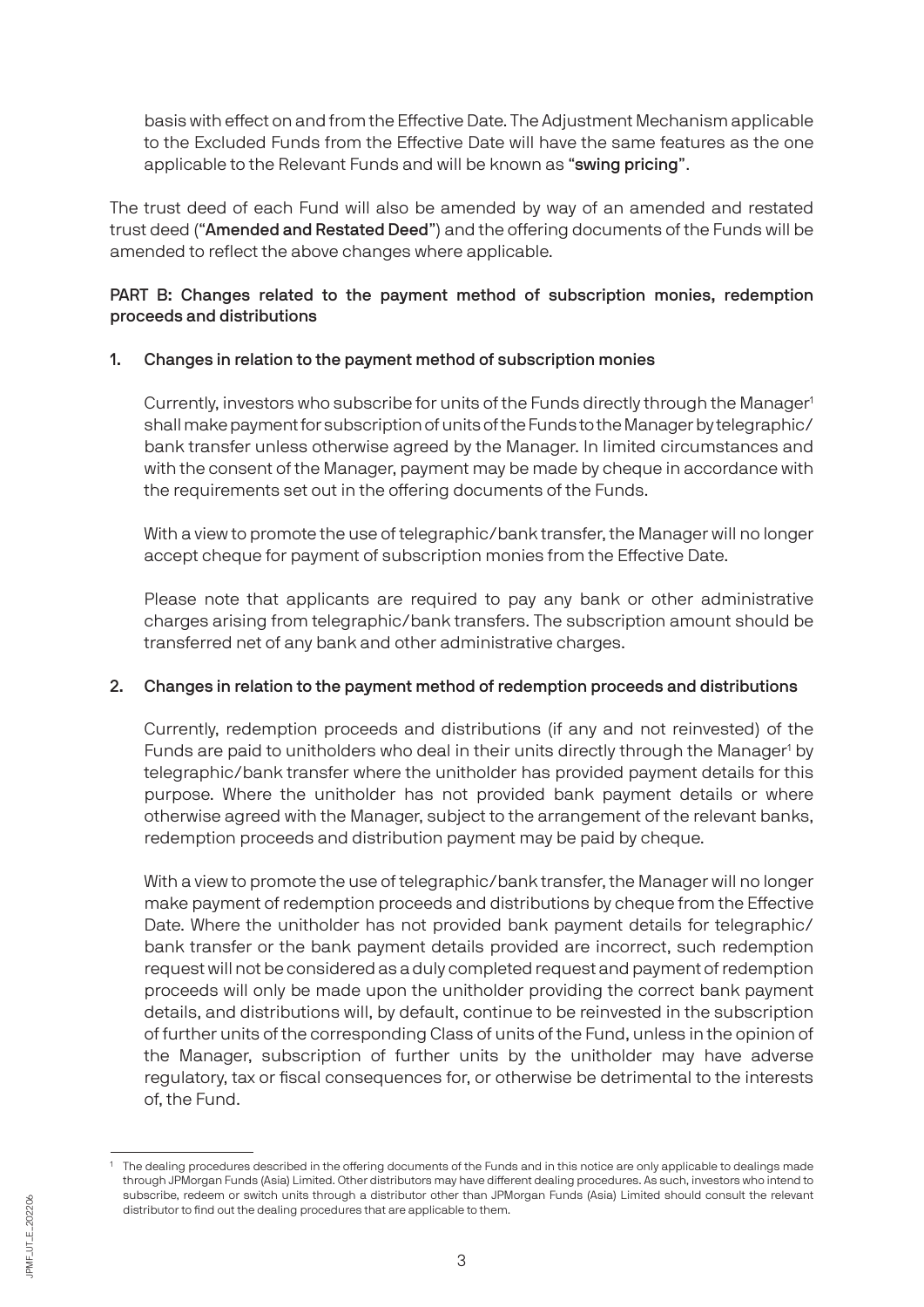Therefore, redemption proceeds will be withheld, and distributions will be reinvested automatically or, where reinvestment is not appropriate in the circumstances as mentioned in the preceding paragraph, withheld after the Effective Date if the unitholder has not provided correct bank payment details for telegraphic/bank transfer before the Effective Date. In particular, unitholders are advised to ensure that their bank payment details maintained with the Manager are multicurrency bank accounts before the Effective Date in order for redemption proceeds and distributions in the relevant currencies to be paid into their bank accounts. Investors who wish to check or update their bank payment details may do so on JPMorgan eTrading Platform (etrading.jpmorganam.com.hk) or contact the Manager through our J.P. Morgan Funds InvestorLine on (852) 2265 1188.

Please note that unitholders may be liable for any bank charges on payment by telegraphic/bank transfer.

It will also be clarified in the offering documents that any distribution which is not claimed for six years from the payment date will be forfeited and becomes part of the assets of the relevant Class (and in case such relevant Class has been terminated, the Fund). For example, where reinvestment of the distribution by the unitholder may have adverse regulatory, tax or fiscal consequences for, or otherwise be detrimental to the interests of, the Fund and the unitholder has not provided correct bank payment details for telegraphic/bank transfer, after six years from the payment date, such distribution will be forfeited and becomes part of the assets of the relevant Class.

## PART C: Other Changes

# 1. Clarification in relation to reinvestment of distributions

It will be clarified in the offering documents of the Funds that where subscription of further units by a unitholder may, in the opinion of the Manager, have adverse regulatory, tax or fiscal consequences for, or otherwise be detrimental to the interests of, the Fund, such unitholder will receive payment of distributions instead of having the distributions reinvested automatically in the subscription of further units.

# 2. Clarification in relation to the authentication procedure applicable to distributions

It will be clarified in the offering documents that the Manager may at its discretion carry out any authentication procedures that it considers appropriate relating to dividend payments. This aims to mitigate the risk of error and fraud for the Funds, their agents or unitholders. Where any authentication procedures are not completed to the Manager's satisfaction, the Manager may delay the processing of payment instructions to a date later than the envisaged dividend payment date when such authentication procedures have been completed to its satisfaction.

If the Manager is not satisfied with any verification, confirmation or other process under the authentication procedures, it may decline to execute the relevant dividend payment until such satisfaction is obtained. Neither the Manager nor the Funds shall be held responsible to the unitholder or any person if the Manager delays execution or declines to execute dividend payments under the above circumstances.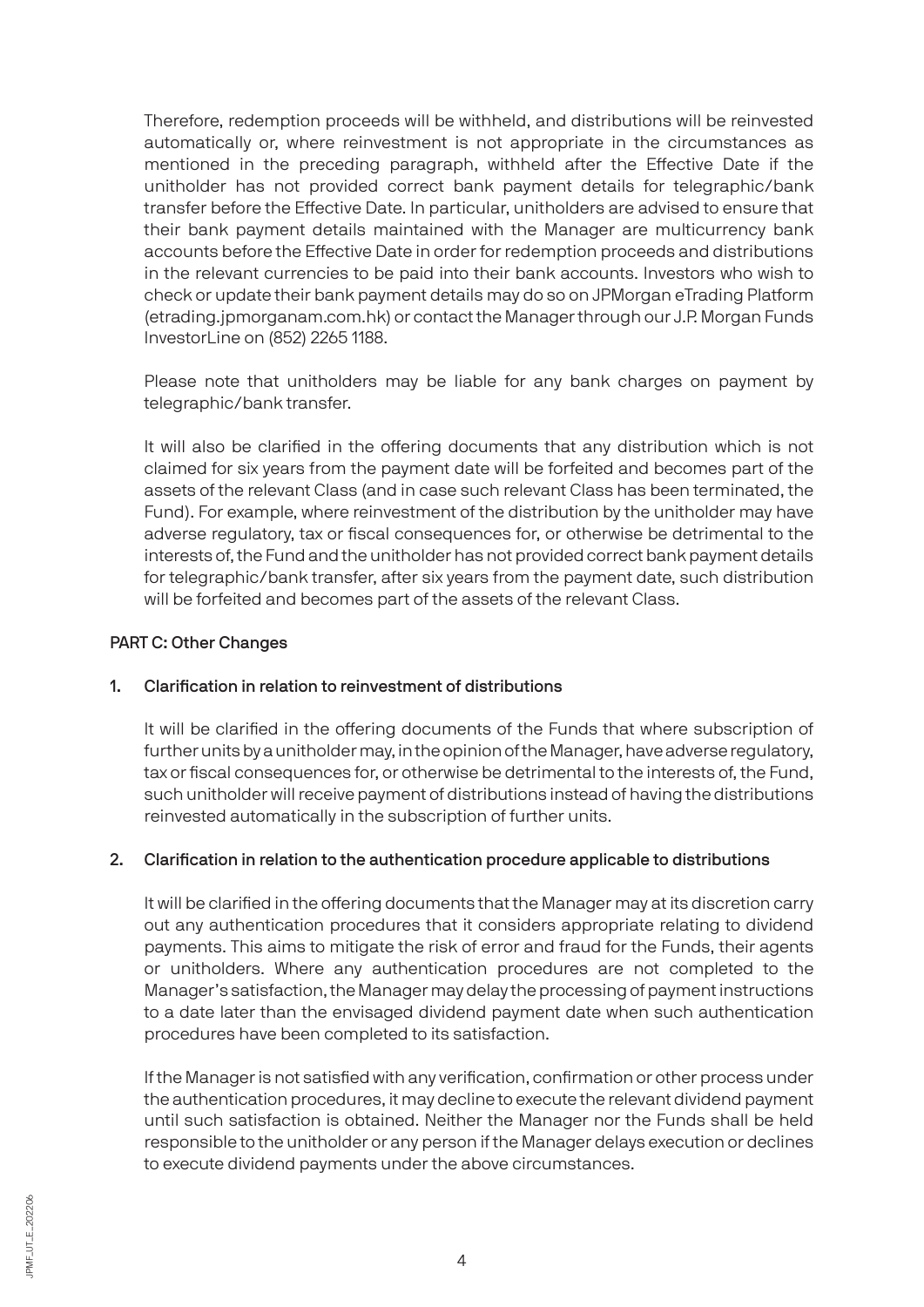## 3. Amendments to the Trust Deed of each Fund in relation to electronic dissemination of documents

With effect from the Effective Date, The Trust Deed of each Fund will be amended to provide the flexibility that notice, communication or other documents related to the Fund (the "Product Documents") may be disseminated to unitholders electronically ("E-Dissemination Arrangement").

For investors who invest in the Funds through JPMorgan Funds (Asia) Limited, JPMorgan Funds (Asia) Limited has no specific timeline for the implementation of E-Dissemination Arrangement and you will continue to receive Product Documents in paper form. You will receive separate advance notice prior to the adoption of E-Dissemination Arrangement.

For investors who invest in the Funds through other distributors, since the arrangements of each distributor may be different, please contact the relevant distributor in relation to the procedures of E-Dissemination Arrangement that are applicable to you.

## 4. Other amendments to the Trust Deed of each Fund

The provisions in the Trust Deed of each Fund in relation to modification of the Trust Deed will be amended to better align with the prevailing regulations, which shall take immediate effect.

## 5. Enhancement of disclosures in the offering documents of the Funds

Other enhancement of disclosures and miscellaneous amendments have been made in the offering documents of the Funds, including risk disclosures.

Save as disclosed above, there will be no implications on the features and risks applicable to the Funds or change in the operation and/or manner in which the Funds are being managed or change in the fee level/cost in managing the Funds. The above changes will not materially prejudice the interests of existing investors of the Funds.

The legal and other administrative costs associated with the changes in Part A and Part B above, estimated to be approximately USD 24,000 and USD 20,600 respectively, will be borne by the Funds equally.

If, as a consequence of the changes above, you wish to redeem or switch your holding in the Funds into any other funds which are managed by JPMorgan Funds (Asia) Limited or for which it acts as Hong Kong representative<sup>2</sup> and which are authorised by the Securities and Futures Commission ("SFC") for sale to the public in Hong Kong, you may do so free of charge during the waiver period between 13 June 2022 and 22 July 2022<sup>3</sup>. Details of such funds (including the relevant offering documents) can be found on our website am.jpmorgan.com/hk<sup>4</sup>. SFC authorisation is not a recommendation or endorsement of a

<sup>2</sup> Please note that, as provided in the relevant offering documents of the funds, the manager or the Hong Kong representative (as applicable) of each such fund has the discretion to accept or reject in whole or in part any application for units or shares (as the case may be) in the fund.

<sup>&</sup>lt;sup>3</sup> Please note that although we will not impose any charges in respect of your redemption/switching instructions, your bank, distributor or financial adviser may charge you redemption/switching and/or transaction fees and may impose different dealing arrangements. You are advised to contact your bank, distributor or financial adviser should you have any questions.

<sup>4</sup> The website has not been reviewed by the SFC.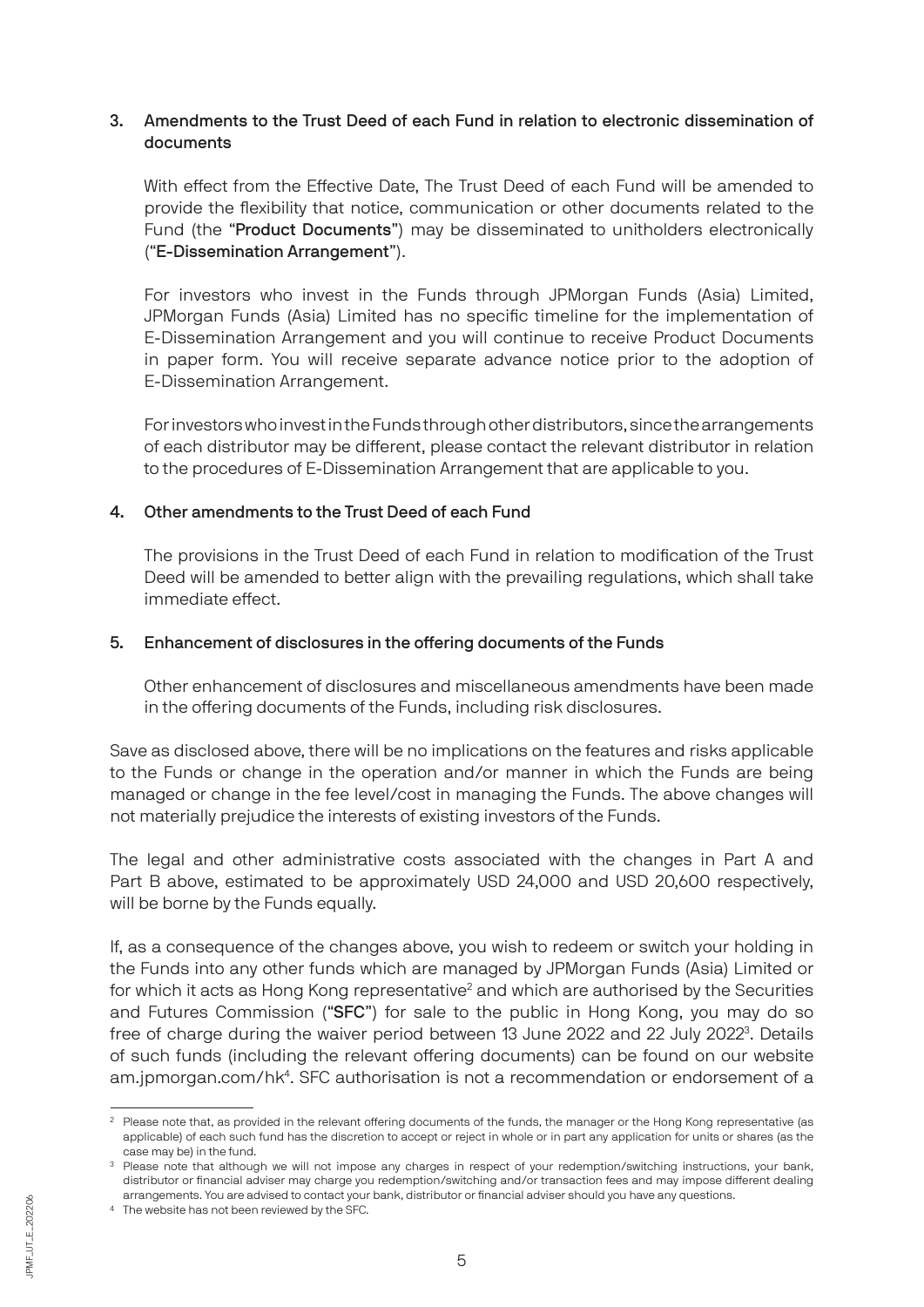fund nor does it guarantee the commercial merits of a fund or its performance. It does not mean the fund is suitable for all investors nor is it an endorsement of its suitability for any particular investor or class of investors.

The current trust deed of each Fund is available for inspection free of charge during normal working hours at the registered office of JPMorgan Funds (Asia) Limited<sup>5</sup>. The current offering documents of the Funds are available free of charge upon request during normal working hours at the registered office of JPMorgan Funds (Asia) Limited<sup>5</sup>, and on our website am.jpmorgan.com/hk<sup>4</sup>. The Amended and Restated Deeds and revised offering documents of the Funds reflecting the above amendments will be available on or after the date of the notice and the Effective Date respectively.

The Manager of the Funds accepts responsibility for the accuracy of the content of this letter.

If you have any questions with regard to the content of this letter or any other aspect of the Funds, please do not hesitate to contact:

- your bank or financial adviser;
- your designated client adviser, account manager, pension scheme trustee or administrator;
- our Intermediary Clients' Hotline on (852) 2265 1000;
- our distributor hotline on (852) 2978 7788; or
- if you normally deal directly with us, our J.P. Morgan Funds InvestorLine on (852) 2265 1188.

Yours faithfully, For and on behalf of JPMorgan Funds (Asia) Limited

Edwin TK Chan **Director** 

<sup>5</sup> The registered office of JPMorgan Funds (Asia) Limited is located at 21st Floor, Chater House, 8 Connaught Road Central, Hong Kong.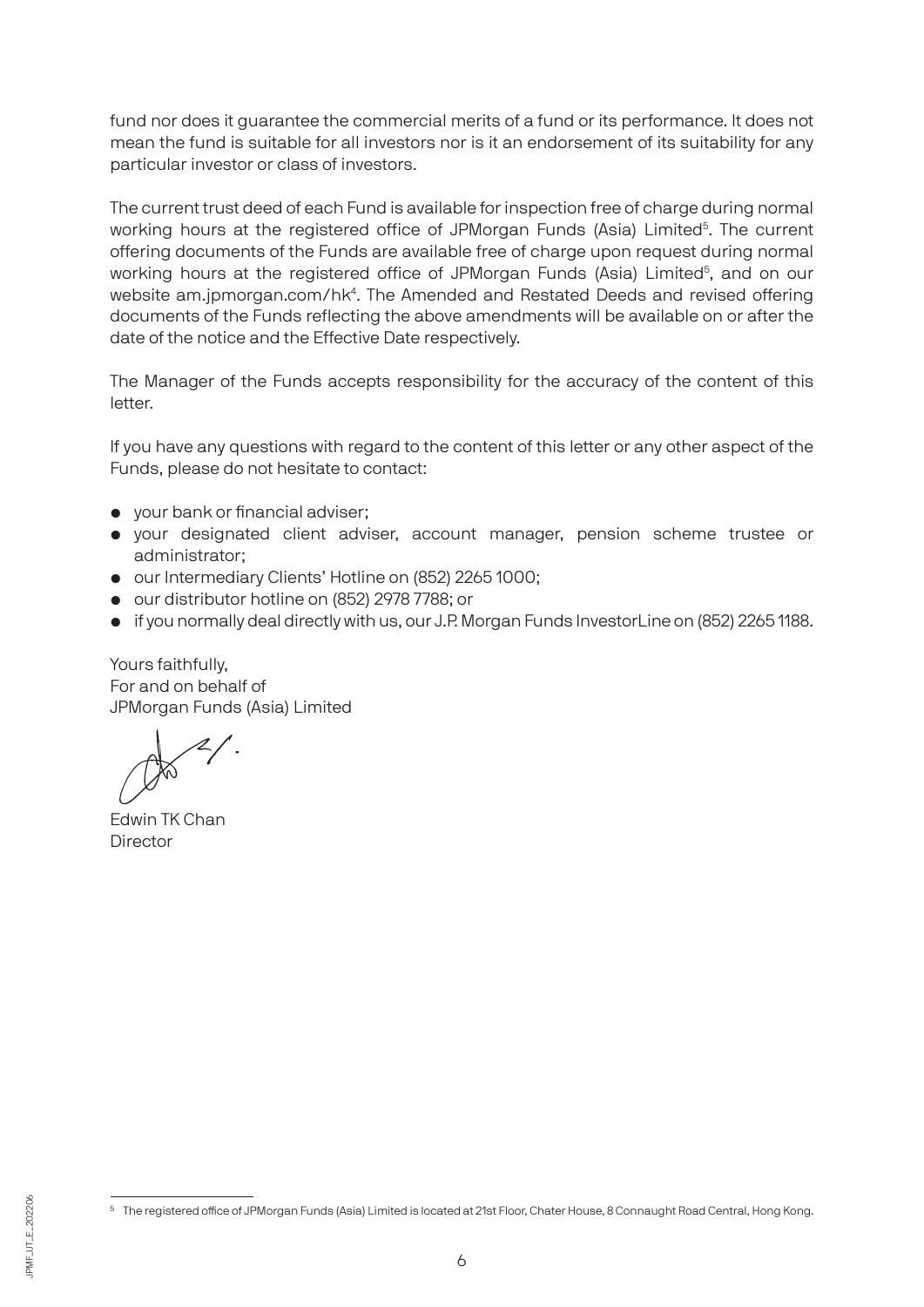

# 重要資料:務請即時細閱本重要函件。如閣下對本函件的內容有任何疑問,應尋求獨立專業意 見。

敬啟者:

## 摩根基金(單位信託系列)

此函旨在告知閣下有關摩根基金(單位信託系列)內的基金(各稱「**基金**」及統稱「**該等基** 金」)的以下變更,除非下文另有載明,否則將由2022年7月25日(「生效日期」)(包括該 日在內)起生效。

#### 第A部分:有關適用於每單位資產淨值的調整機制的變更

所有該等基金各自的信託契約均賦予摩根基金(亞洲)有限公司(作為該等基金的經理人 (「經理人」))權力調整該等基金的每單位資產淨值,以反映經理人估計該等基金為應付認 購或贖回要求而買賣相關證券將會引致的財務費用(「調整機制」)。調整機制的目的是為了 在特殊情況下(包括但不限於在相關市場出現高波幅及/或缺乏流通性),該等基金單位的交 易將可能對現有投資者的利益有潛在影響(以下簡稱「攤**薄影響」**)時保障該等基金的所有投 資者的利益。

#### 1. 調整機制的變更

現時,調整機制適用於摩根基金(單位信託系列)內的該等基金(摩根亞洲增長基金、 摩根亞洲總收益債券基金、摩根中國先驅A股基金、摩根全天候組合基金及摩根越南機 會基金(「**該等除外基金**」)除外),該等除外基金只可暫時運用調整機制(見下文第2 節)。各有關基金以下稱作「有關基金」及統稱「該等有關基金」。

為了使調整機制能夠更好地達致保障該等有關基金的投資者免受預期攤薄影響的目的,該 等有關基金的調整機制將由生效日期(包括該日在內)起作出以下變更。

#### 1.1 可運用調整機制的情況

現時,該等有關基金的銷售文件載明,倘若在特殊情況下,包括但不限於在相關市場出現 高波幅及/或缺乏流通性,該等有關基金單位出現大額交易,可能對現有單位持有人的利 益有潛在影響,則經理人可運用調整機制。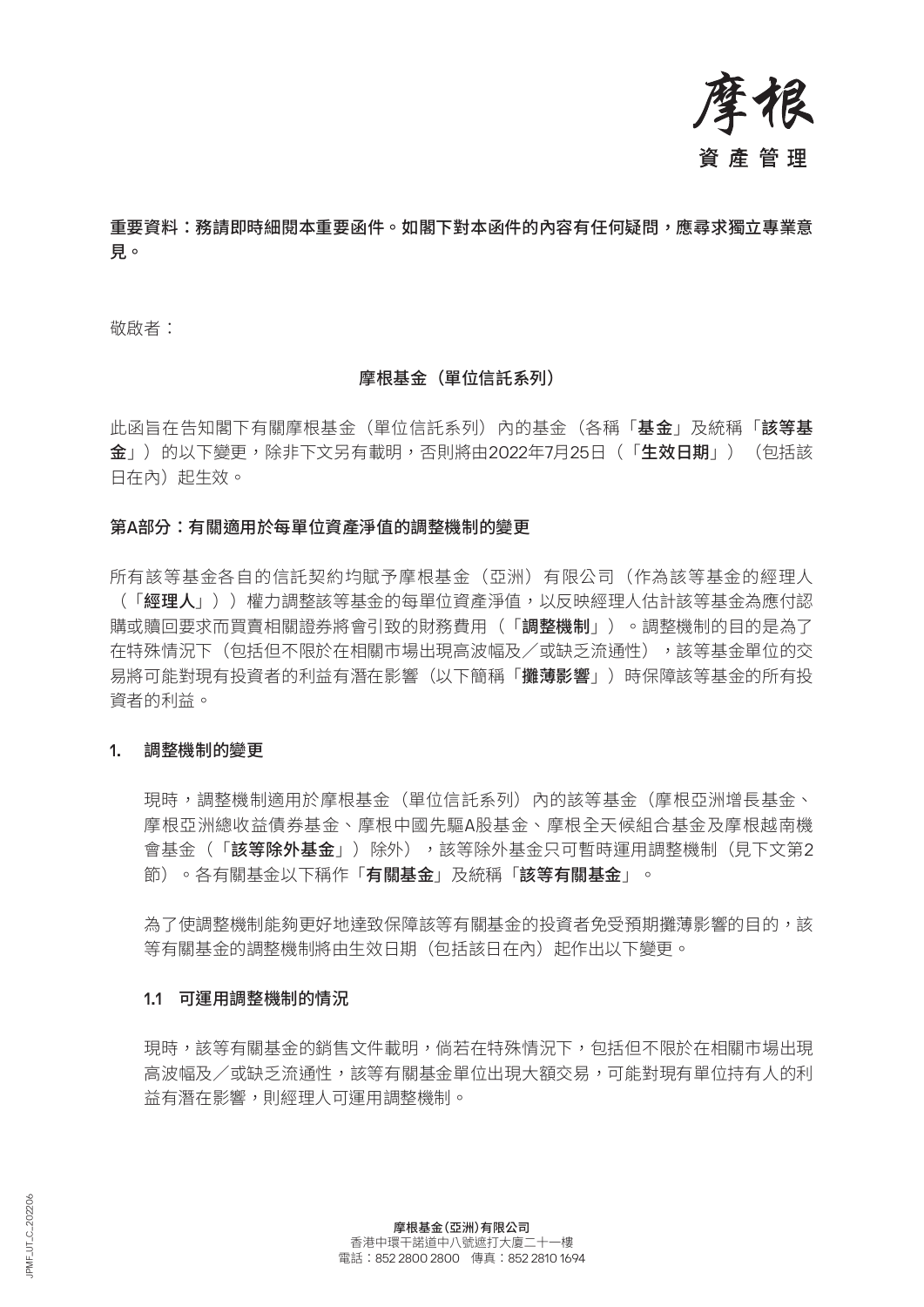由生效日期起,該等有關基金的銷售文件將作出修訂,以訂明當有關基金的資本淨流動超 過經理人不時預先釐定的限額時及倘若經理人認為符合所有單位持有人的利益,經理人可 作出波動定價調整。該等限額由經理人根據一系列因素釐定,包括但不限於該等有關基金 的資產流動以及相關市場的流通性。可能導致資本淨流動的情況的例子包括由於認購/贖 回要求、基金合併(當中涉及資產流入/流出有關基金)等而導致的單位淨交易。該等修 訂將令調整機制能夠在更多出現預期攤薄效應的情況下予以運用,從而為現有單位持有人 提供更佳保障。

#### 1.2 上調最高調整比率

現時,該等有關基金的銷售文件載明,除非在極端市況下,否則調整比率將不會超過該等 有關基金/該等有關基金的類別的每單位資產淨值的1%。

由生效日期起,銷售文件將作出修訂,以訂明在正常市況下,調整比率將不會超過該等有 關基金或類別(就擁有不同類別的該等有關基金而言)的每單位資產淨值的2%;然而, 在極端市況下(例如在出現高波幅、資產流通性下降及市場受壓的期間),該比率可能大 幅上升。在任何情況下,除非獲得信託管理人及證監會(如要求)的批准,否則應用超過 2%的波動定價調整比率只屬暫時性質,而有關比率將不會超過5%。

#### 1.3 更改調整機制的名稱及澄清其目的

調整機制的名稱將改為「**波動定價**」(現時在現行銷售文件內稱為「**財務費用」)**,而該 等有關基金的銷售文件將作出澄清,以表明調整機制的目的是為了當有關基金出現資本淨 流動時,減低因購買/出售相關投資所引致的預期攤薄影響(包括但不限於買賣差價及交 易費用,如經紀費、稅項及政府收費)。

# 2. 就摩根亞洲增長基金、摩根亞洲總收益債券基金、摩根中國先驅A股基金、摩根全天候組 合基金及摩根越南機會基金永久性運用調整機制

我們在日期為2020年4月23日的函件(「函件」)中告知閣下,鑑於因2019冠狀病毒病大 流行引致現時的市況,經理人已決定暫時就該等除外基金運用調整機制。

為了長遠而言在出現潛在市場波動及特殊情況下保障該等除外基金的所有投資者的利益, 經理人已決定由生效日期(包括該日在內)起允許就該等除外基金永久性運用調整機制。 由生效日期起,適用於該等除外基金的調整機制將與適用於該等有關基金的調整機制具有 相同特徵,並將稱作「波動定價」。

各基金的信託契約亦將透過一份經修訂及重述信託契約(「**經修訂及重述契約**」)作出修訂, 及該等基金的銷售文件將作出修訂以反映上述變更(如適用)。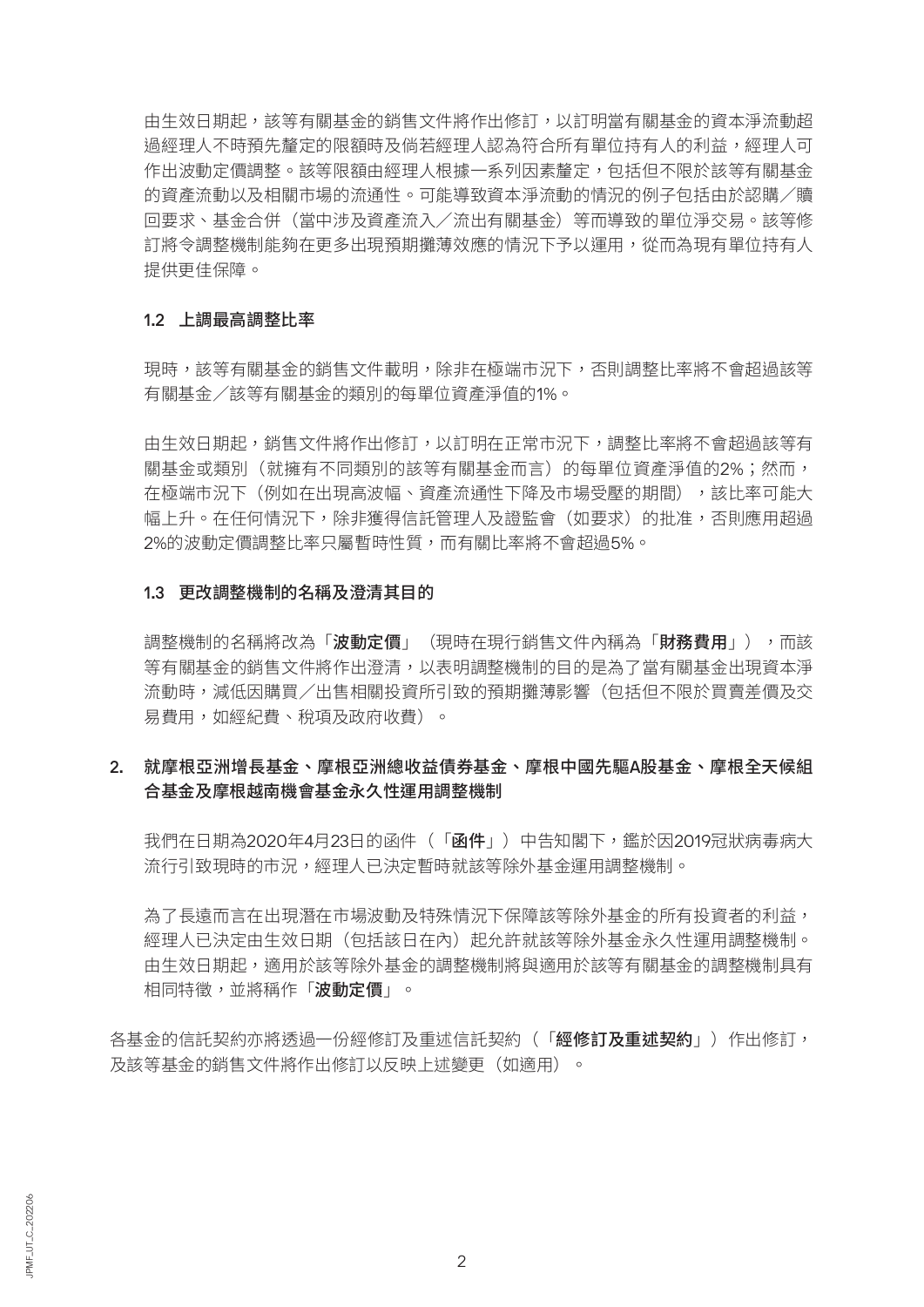#### 第B部分:有關認購款項、贖回所得款項及分派的支付方式的變更

#### 1. 有關認購款項的支付方式的變更

現時,除非獲經理人另行同意,否則直接透過經理人認購該等基金單位的投資者'應以電匯 /銀行轉帳向經理人支付認購該等基金單位的款項。在有限的情況下並獲經理人同意後, 款項可按照該等基金的銷售文件所載規定以支票支付。

為了推廣使用電匯/銀行轉帳,經理人由生效日期起將不再接納以支票支付認購款項。

謹請留意,申請人須繳付電匯/銀行轉帳所產生的任何銀行或其他行政費用。認購款項應 扣除任何銀行費用及其他行政費用。

#### 2. 有關贖回所得款項及分派的支付方式的變更

現時,該等基金的贖回所得款項及分派(如有及如並未再投資)乃根據單位持有人就此目 的提供之付款詳情以電匯/銀行轉帳支付予直接透過經理人買賣其單位的單位持有人'。如 單位持有人並無提供銀行付款詳情或如獲經理人另行同意,在受有關銀行的安排規限下, 則贖回所得款項及分派款項可以支票支付。

為了推廣使用電匯/銀行轉帳,經理人由生效日期起將不再以支票支付贖回所得款項及分 派。如單位持有人並無提供銀行付款詳情以進行電匯/銀行轉帳或如所提供的銀行付款詳 情不正確,則該贖回要求將不會被視作妥為提交的要求,而只有當單位持有人提供正確的 銀行付款詳情後,經理人方會支付贖回所得款項,及分派將繼續自動再投資於認購基金的 相應單位類別的更多單位,除非經理人認為單位持有人認購更多單位可能對基金產生不利 的監管、稅務或財政後果,或可能在其他情況下損害基金的利益。

因此,如單位持有人於生效日期前並未提供正確的銀行付款詳情以進行電匯/銀行轉 帳,則於生效日期後,贖回所得款項將會被保留及分派將會自動再投資,或如屬前段所 述並不適宜進行再投資的情況,則分派將會被保留。特別是,敬請單位持有人確保其於 生效日期前存置於經理人的銀行付款詳情屬多幣種銀行帳戶,以便以相關貨幣計價的贖 回所得款項及分派能夠支付至其銀行帳戶。投資者如欲查詢或更新其銀行帳戶詳情,可 經摩根網上交易平台(etrading.jpmorganam.com.hk)進行,或可致電摩根基金理財專線 (852) 2265 1188與經理人聯絡。

謹請留意,單位持有人可能因電匯/銀行轉帳付款而須繳付任何銀行費用。

銷售文件亦將作出澄清,以表明任何於付款日期起六年後仍未領取之分派將被沒收,並成 為有關類別資產之一部分(或如有關類別已被終止,則成為基金資產之一部分)。例如, 如單位持有人將分派再投資可能對基金產生不利的監管、稅務或財政後果,或可能在其他 情況下損害基金的利益,及單位持有人並未提供正確的銀行付款詳情以進行電匯/銀行轉 帳,則於付款日期起六年後,該分派將被沒收,並成為有關類別資產之一部分。

<sup>1</sup> 於該等基金的銷售文件及本通知所述的買賣手續,只適用於透過摩根基金(亞洲)有限公司進行的買賣。其他分銷商可能有不同的買賣 手續。因此,凡有意透過摩根基金(亞洲)有限公司以外的分銷商認購、贖回或轉換單位的投資者,應諮詢有關分銷商,了解適用於彼 等的買賣手續。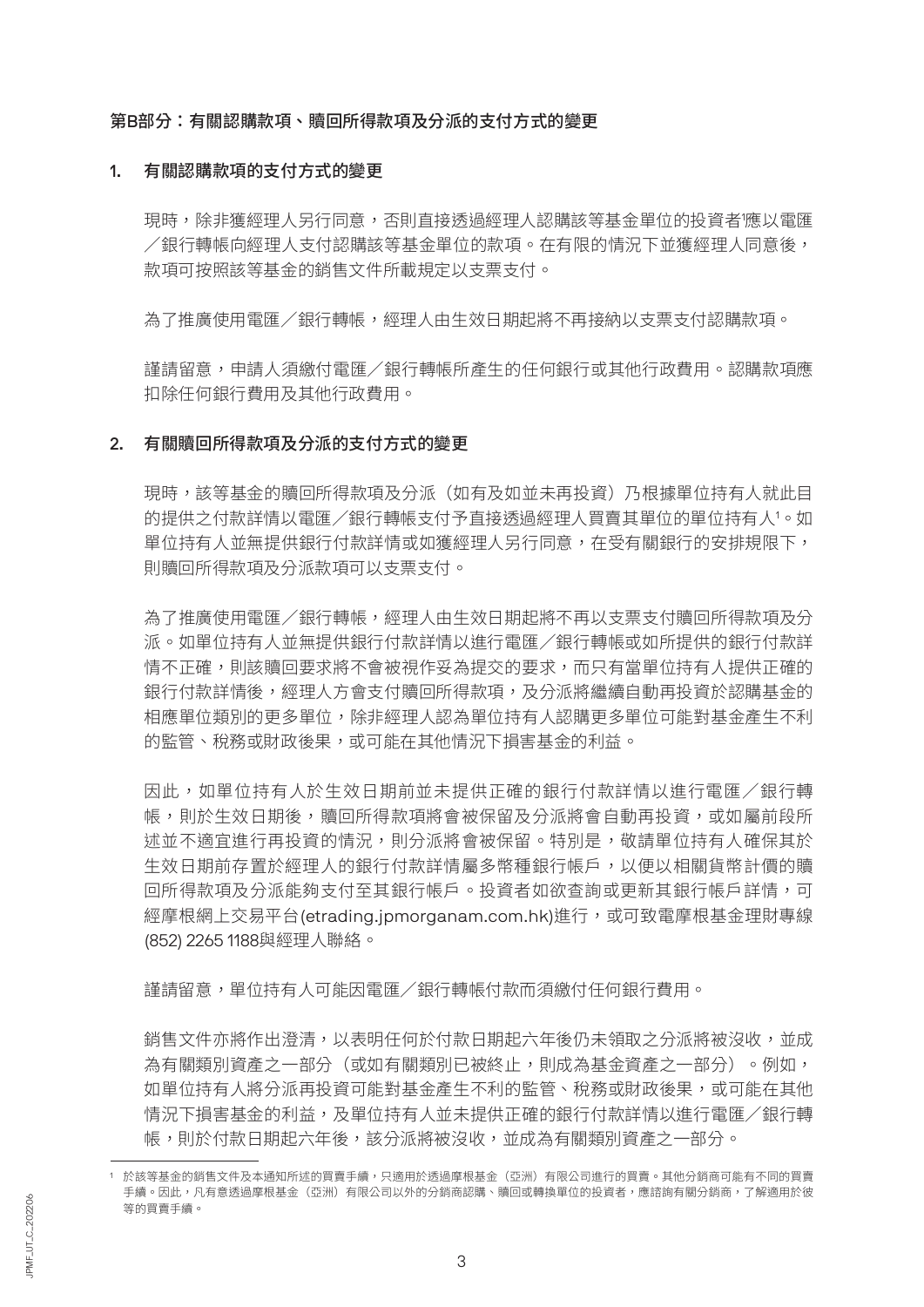#### 第C部分:其他變更

#### 1. 有關分派再投資的澄清

該等基金的銷售文件將作出澄清,以表明如經理人認為單位持有人認購更多單位可能對基 金產生不利的監管、稅務或財政後果,或可能在其他情況下損害基金的利益,則該單位持 有人將會收取分派款項而非讓分派自動再投資於認購更多單位。

#### 2. 有關適用於分派的認證程序的澄清

銷售文件將作出澄清,以表明經理人可酌情就支付股息開展任何其認為適當的認證程序。 此舉旨在為該等基金、其代理人或單位持有人減低錯誤及欺詐風險。倘若未能完成令經理 人信納的任何認證程序,經理人可將處理付款指示推遲至原定支付股息的日期之後,即當 已完成令其信納的該等認證程序時的日期才予處理。

倘若經理人並不信納任何驗證、確認或認證程序下的其他流程,其可拒絕執行支付股息, 直至獲得令其信納的有關驗證、確認或認證程序下的其他流程為止。倘若經理人在上述情 況下推遲執行或拒絕執行支付股息,經理人或該等基金概不就此向單位持有人或任何人承 擔任何責任。

#### 3. 就以電子方式發放文件修訂各基金的信託契約

由生效日期起,各基金的信託契約將作出修訂,以提供可以電子方式向單位持有人發放與 基金有關的通知、通訊或其他文件(「產品文件」)的靈活性(「電子發放安排」)。

就透過摩根基金(亞洲)有限公司投資於該等基金的投資者而言,摩根基金(亞洲)有限 公司並無實施電子發放安排的具體時間表,及閣下將繼續收取紙本形式的產品文件。在採 用電子發放安排前,閣下將另行收到事先通知。

就透過其他分銷商投資於該等基金的投資者而言,由於各分銷商的安排可能有所不同,請 聯絡有關分銷商,了解適用於閣下的電子發放安排的手續。

#### 4. 各基金的信託契約的其他修訂

各基金的信託契約內有關修改信託契約的條文將作出修訂,以更好地與現行規例保持一 致,由即日起生效。

#### 5. 加強該等基金的銷售文件內的披露

該等基金的銷售文件已作出其他加強披露及雜項修訂,包括風險披露。

除上文所披露者外,適用於該等基金的特徵及風險不會受到任何影響,該等基金的運作及/或 管理方式或管理該等基金的費用水平/成本亦不會發生任何改變。上述變更將不會對該等基金 現有投資者的利益造成重大損害。